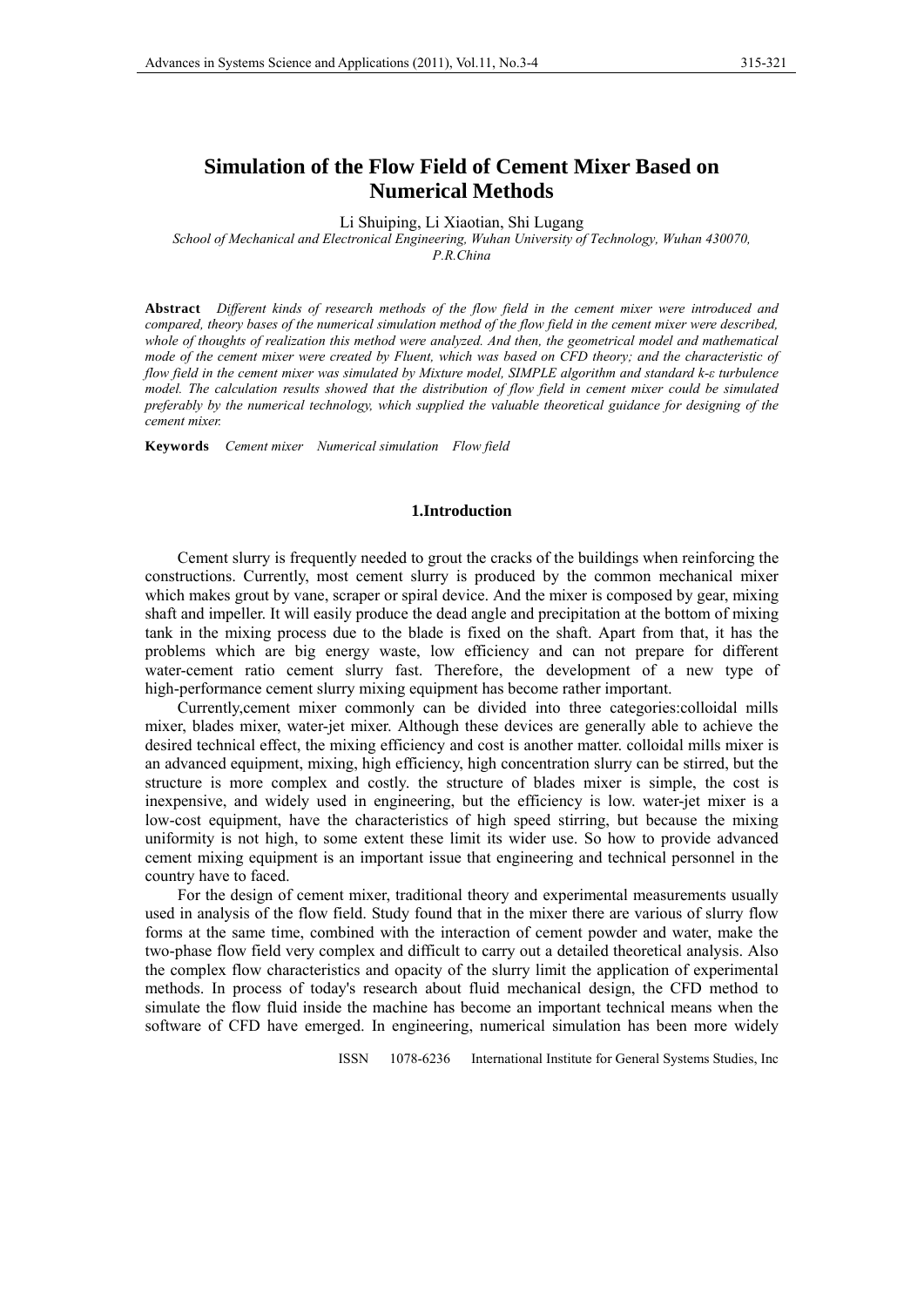used, it can be replaced experiment to cut down the cost in some extent, In addition, numerical simulation can provide a lot of information about flow field, it can give reliable basis for the optimal design of fluid machinery for designers.

Comprehending of the cement slurry flow characteristics and the mechanism of mixing is a basic prerequisite for the structural design <sup>[1]</sup>. The main purpose of this paper is to simulate and analyze the flow field of the equipment based on the numerical simulation, and then study the mixed performance.

## **2.Research Methods of the Mixer Flow**

### **2.1 Introduction of Research Methods of the Flow Field**

## **2.1.1 Theoretical analysis method**

On the basis of the relevant experimental data and the law of conservation of energy and so on, it will establish the velocity field distribution of fluid flow, the stress field distribution of fluid flow , mass conservation law and energy conversion law by the mathematical analysis, thus construct the mathematical model of fluid  $flow^{[2]}$ . As a result, it can forecast the intensity and characteristics of the fluid flow of mixer as well as its function and influence on mass transfer and energy exchange.

#### **2.1.2 Experimental Methods**

(1) Visualization of fluid method

Visualization of fluid method which can monitor the trajectory of fluid is a basic method of studying flow field. There are anisotropic thin (particulate) method, laser-induced fluorescence method and dye tracer method <sup>[3]</sup>.

Anisotropic thin (particulate) act refers to adding the anisotropic particles (such as titanium dioxide, mica, aluminum stearate, etc.) which have the reflective capacity to the fluid so that the anisotropic particles flow with the fluid, and the strong reflective capacity of particulate makes the flow trajectory of fluid can be visible. In addition, we are able to study the movement law of two-phase fluid and the migration law of material according to the selective dispersion of some particles in fluid (for example, water phase is chosen for mica, while hydrophobic organic phase are chosen for aluminum and mica).

(2) Video measurement

Using advanced camera equipments (such as magnetic resonance fluid imager, Laser Doppler veloeimetry, particle image vefocimetry etc.) to film the track of fluid flow and then obtain it's boundary conditions as well as the related parameters [3]. PIV technique is non-contact measurement technology which has many advantages such as high measurement accuracy, wide range of speed measurement speed, having simple principle and small influence from outside .Consequently, it is able to depict the whole velocity vector of the total velocity field, so the flow field information of one profile can be analyzed at once.

#### **2.1.3 Numerical Simulation Method**

Numerical simulation is that adopting numerical method and logical way to reflect changes prototype process and the rules of movement in the computer. Mathematical model, different from the physical model, is often made from a single equation, a group of equation or groups formulas. We can get the various locations of the basic physical quantities (such as speed, pressure, temperature, concentration, etc.) and their changes in the very complex flow by numerical simulation. In addition, it can optimize the design of structural by combining with CAD.

#### **2.2Comparison of the Research Methods of the Mixer's Internal Flow Field**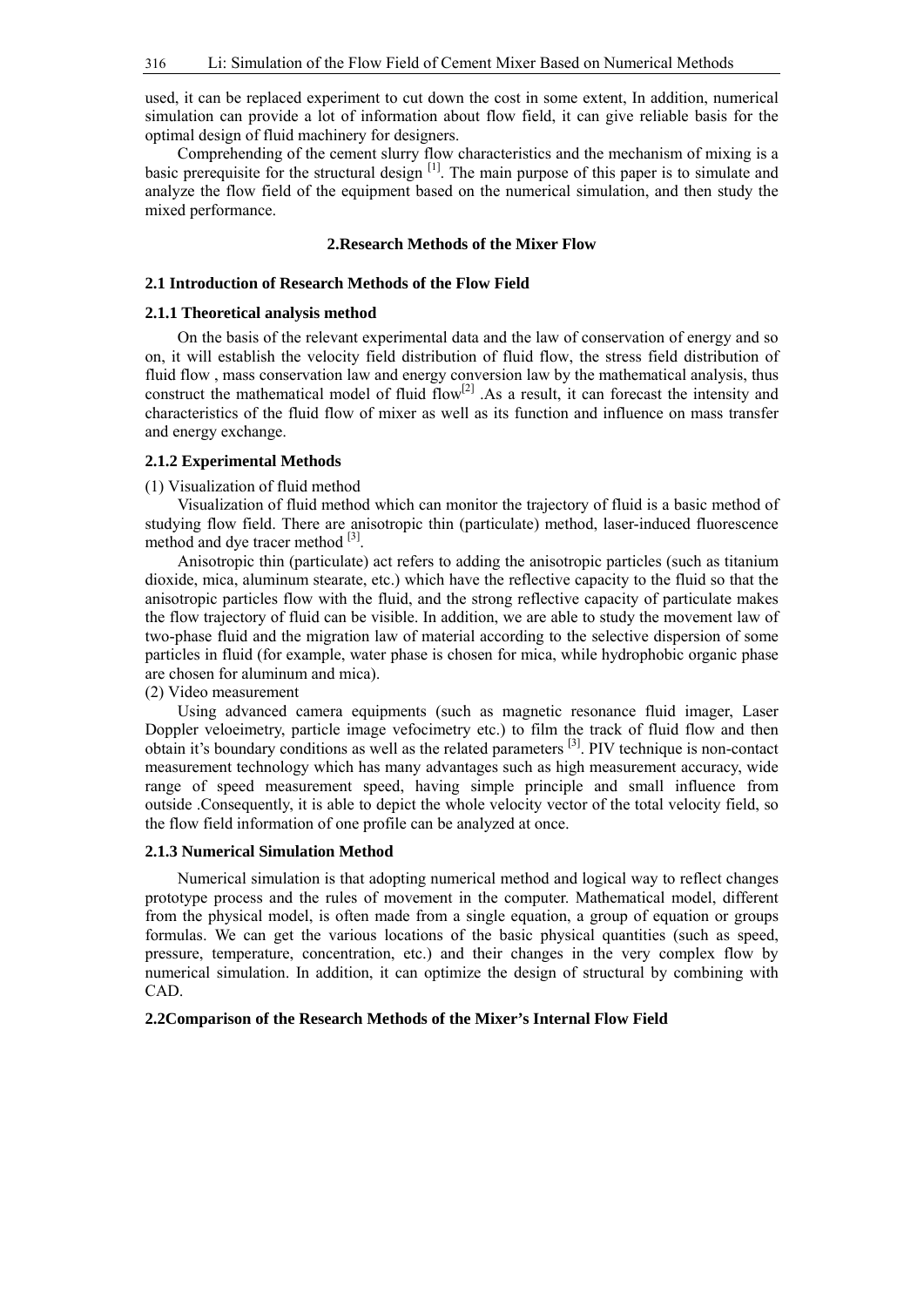|                       | <b>Fheoretical Nnalysis</b><br>Method                                                                                                                                                                                                              | <b>Experimental Method</b>                                                                                                                                                                                                                                       | Numerical Simulation                                                                                                                                                                                  |
|-----------------------|----------------------------------------------------------------------------------------------------------------------------------------------------------------------------------------------------------------------------------------------------|------------------------------------------------------------------------------------------------------------------------------------------------------------------------------------------------------------------------------------------------------------------|-------------------------------------------------------------------------------------------------------------------------------------------------------------------------------------------------------|
| Main<br>Advantag      | The results whose all<br>kinds of influencing<br>factors are clearly visible<br>have universality. It is<br>theoretical basis<br>the<br>which is used to guide the<br>experimental research and<br>verify the new numerical<br>calculation method. | The experimental results<br>which are true and<br>believable, are the basis of<br>theoretical analysis and<br>numerical method.                                                                                                                                  | It is easy to choose<br>different physical<br>parameters to make<br>the various effective<br>and sensitive tests<br>because you are not<br>restricted by physical<br>model and<br>mathematical model. |
| Main<br>Disadvantages | We are often required to<br>abstract and simplify the<br>object of calculation. For<br>the non-linear situation,<br>only the analytic results of<br>simple flows can be<br>given.                                                                  | Experiments are often<br>limited by model size, flow<br>disturbances and measuring<br>accuracy, in addition, they<br>will also encountered lots of<br>problem such as the<br>enormous cost of funding<br>and manpower, material<br>resources and the long cycle. | It strongly rely on the<br>mathematical<br>model, and numerical<br>processing method<br>will lead to false<br>results.                                                                                |

|  | Table 1 Comparison of the Research Methods |  |  |
|--|--------------------------------------------|--|--|
|  |                                            |  |  |

Numerical simulation method combined with traditional theoretical analysis method and experimental measurement method form a perfect system of studying the problems of the mixing equipment's internal fluid flow.

From table 1, we can we see clearly that these methods have their own advantages and disadvantages. Both traditional theoretical analysis method and experimental test method can not obtain the characteristics of flow field mainly due to the following two points: first, the visualization methods such as staining PIV and tracer method can not be used to measure the flow field which has high concentration and poor visibility; second, at present, all of the contact velocimeter can not test the velocity vector of cementing slurry flow field accurately. Therefore, the slurry flow field can only be studied by numerical simulation.

## **3. Numerical Simulation Method of the Internal Flow Field of Mixer**

## **3.1 Theoretical Basis of Numerical Simulation**

The theoretical basis of numerical simulation is computational fluid dynamics. Fluid flow is dominated by physical conservation laws which relates to the principal basic laws including mass conservation law, momentum conservation law, energy conversion and conservation law, components conversion and balance law, and so  $\text{on}^{[2,5]}$ . These laws of the basic equations can be expressed as follows:

$$
\frac{\partial(\rho\phi)}{\partial t} + \operatorname{div}(\rho\bar{u}\phi) = \operatorname{div}(\Gamma_{\phi}\operatorname{grad}\phi) + S \tag{1}
$$

Expand the form of:

$$
\frac{\partial(\rho\phi)}{\partial t} + \frac{\partial(\rho u\phi)}{\partial x} + \frac{\partial(\rho v\phi)}{\partial y} + \frac{\partial(\rho w\phi)}{\partial z} \n= \frac{\partial}{\partial x}(\Gamma \frac{\partial \phi}{\partial x}) + \frac{\partial}{\partial y}(\Gamma \frac{\partial \phi}{\partial y}) + \frac{\partial}{\partial z}(\Gamma \frac{\partial \phi}{\partial z}) + S
$$
\n(2)

Where  $\phi$  is the general dependent variable, and so can represent the solution of variables of  $u_1, v_2, w_3, T$  is the generalized diffusion coefficient: *S* is the generalized source term.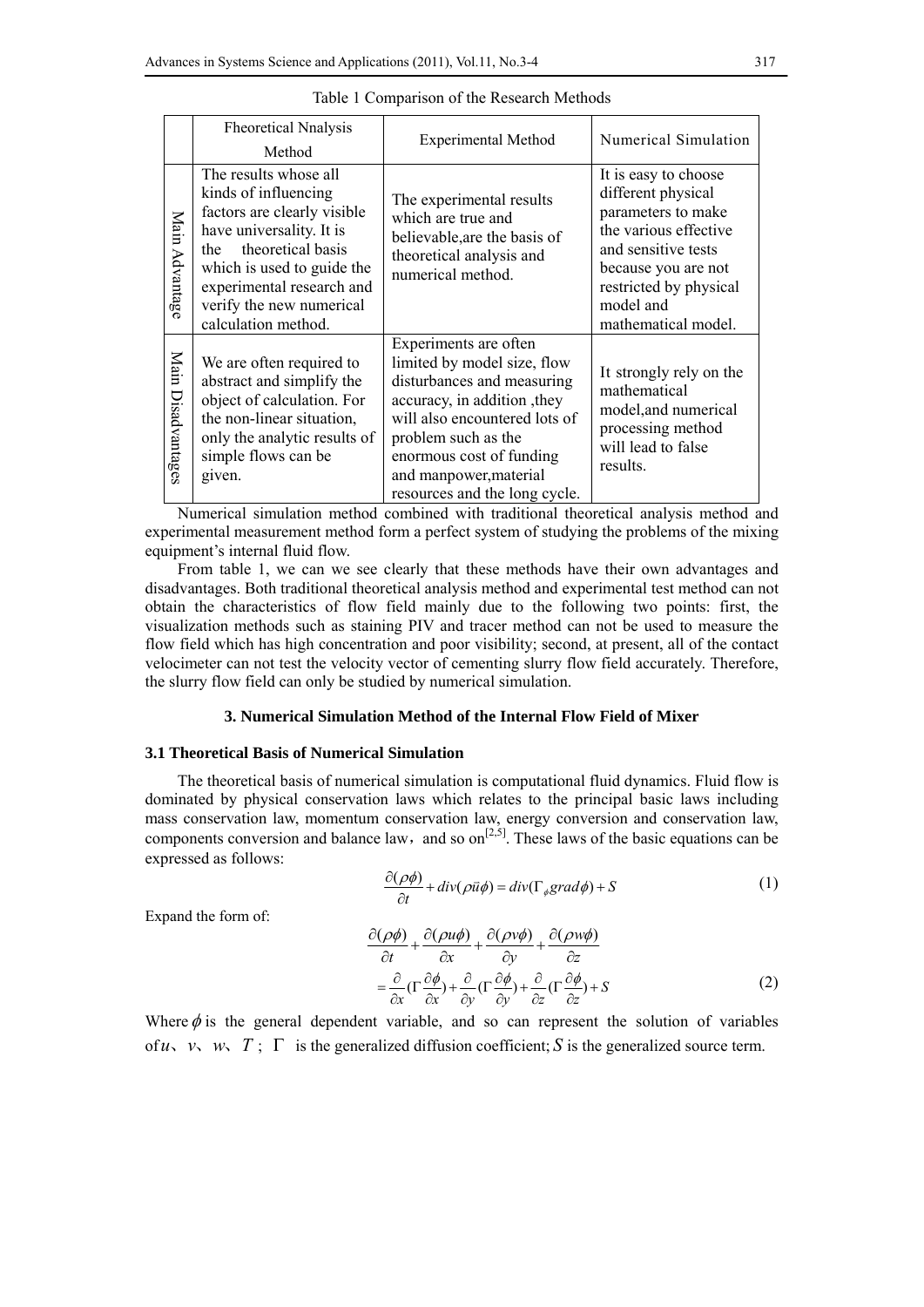In the macro category of macro continuous mechanics, two-phase flow analysis can be divided into two types: (1) local homogeneous flow analysis; (2) two-phase slip flow analysis. Cementing slurry flow in stirred tank belongs to two-phase slip flow which mainly has three types of analysis model: Euler-Lagrange model, Eulerian-Eulerian model that is a mixture of the two-fluid model and Mixture model. Euler-Lagrange model centralizes the advantages of macroscopic pseudo-fluid model and micro-dynamics model, that is, take into account not only the solid phase and liquid-phase interactions, and can describe the collision between particles, but it needs to record the spatial location and movement of every particle in the flow field , therefore a larger computer memory is necessary. Currently, there are certain difficulties in the simulation of high concentration of solid-liquid two-phase flow  $\begin{bmatrix} 4 & 5 \end{bmatrix}$ . At present, multi-fluid model is given a wide range of applications. In a multi-fluid model, the continuous (liquid) phase movements is described by Euler equations, assuming that the dispersed (particle) phase is the mutual penetration and continuous quasi-fluid, its movement is also described by Euler equation, and then solve the momentum, energy and quality equations of each phase. However, the computational complexity of multi-fluid model results in poor stability, so it confronts many difficulties in the practical application.

Mixture model is a simplified multiphase flow model, which is used to simulate each phase of the multiphase flow at different speeds, however, the local equilibrium under short spatial scale is assumed. For mixture model, there is a strong coupling between different phases. When there exist a wide range of particle distribution, Mixture model can achieve good results as perfect multiphase flow model. Due to space limitations, the control equations of two-phase flow will not be listed here.

## **3.2 The Process of Numerical Simulation of the Internal Flow Field**

At present, the numerical simulation of mixing process is on the basis of macro flow field. First of all, it obtains the velocity field distribution law of macro-flow field and then joins tracer when the flow field is stable. Through the calculation of tracer concentration changes with space and time to simulate the mixing process. This method applies to the flow field of relatively low concentration. In spite of that, there are great difficulties in the simulation of high concentration slurry flow field. In this paper, cementing slurry two-phase flow field was simulated by mixture model, and then the mixing effects were assessed according to the results of simulation. The aim of numerical simulation is to obtain the useful data used to instruct the optimal design of mixer, such as mixing time and mixing power number. The basic flow of numerical simulation is shown in Figure1.

In the process of numerical simulation, we can create the geometric model according to the structure of mixer. Generally, we should deal with the physical mode reasonably during the establishment of geometric model since because it is usually rather complex [6, 8]. In order to reduce the unnecessary computation time, the physical model need to be simplified as much as possible, such as the cover of the mixer which has little impact on the effect of stirring, therefore, it ought to be neglected during the geometric model establishment; for those structures which have greater impact on the effect of stirring, not only to retain but also to establish them accurately. The establishment and dispersion of the mathematical model which directly affects the accuracy and precision of simulation are the core parts of numerical analysis. The key of numerical simulation is to establish the mathematical model which can reflect the essence of engineering problems. For different fluids, we can choose different suitable mathematical models, such as RNG k-ε two-equation turbulence model or two-Realizable k-ε model may be the best choice in a flow field with a cyclone or strong bending wall [9]. We discretize the regional of calculation before numerical calculation, that is, divide the space of calculation into many sub-regions, and to identify nodes in each region in order to generate grid. And then, the control equations are discretize in the discrete grids, as a result, partial differential equations turn into the algebraic equations of each node for numerical solution. Algebraic equations have a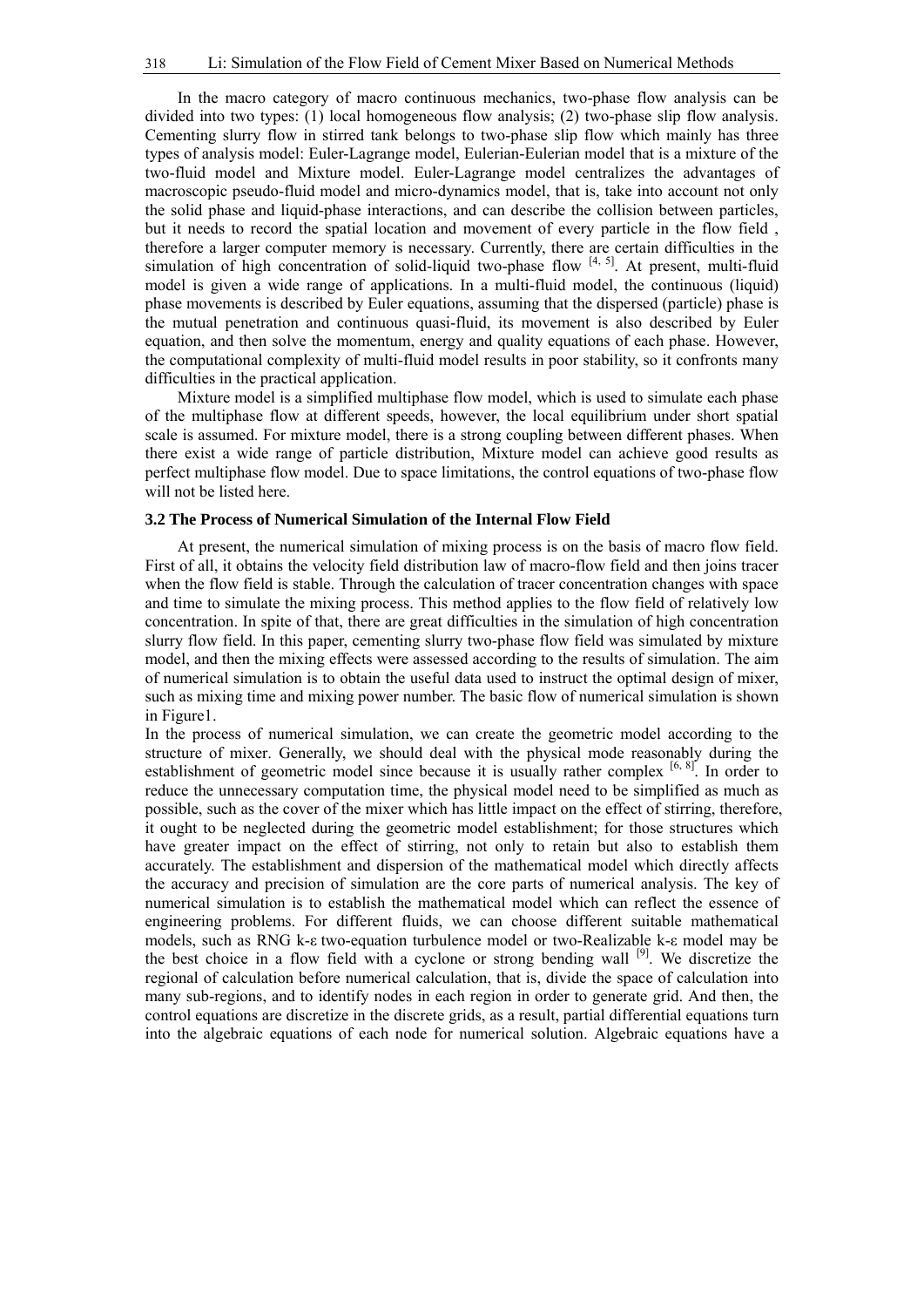variety of discrete formats including QUICK format which can provide higher calculation accuracy when we study swirling flow by structured grid. So the QUICK format may be the best choice during the numerical simulation of the internal flow field in mixer.



Figure 1 The basic flow of numerical simulation

Apart from a few simple questions, the discrete equations can not be directly solved, because certain adjustments of the dispersion equations are necessary, and we ought to deal with the order and way of unknown variables (speed, pressure, temperature, etc.) especially in order to solve them easily. SIMPLE algorithm is widely used in engineering. Before carrying out the computer simulation, setting the model boundary conditions is required because the boundary conditions which include the inlet velocity, boundary conditions, outlet pressure, the concentration of slurry, are necessary for solving the discretized equations. Setting appropriate initial value and sub-relaxation factor appropriate before the iterative solution in favor of iterative calculations converge faster and more easily. Once convergence of iterative solution achieves prescriptive convergence precision, the data we need can be obtained through the user interface.

#### **4. Process of Numerical Simulation of Flow Field of Mixer by Fluent**

#### **4.1 Tools of Numerical Simulation of Flow Field**

On the basis of the theory and method above, we can achieve the numerical simulation of flow field by Gambit and Fluent soft wares <sup>[10]</sup>. Fluent is specific CFD software which is used to simulate and analyze a complex geometry in the field of fluid flow and heat exchange while GAMBIT is professional pre-processing software for Computational Fluid Dynamics, its main features include three aspects: geometric modeling, mesh generation and assignment of boundaries. Among them, mesh generation is the most important function. It generates grid file containing boundary information. Fluent can realize numerical simulation of flow field of mixer effectively in connection with its pre-processing software Gambit.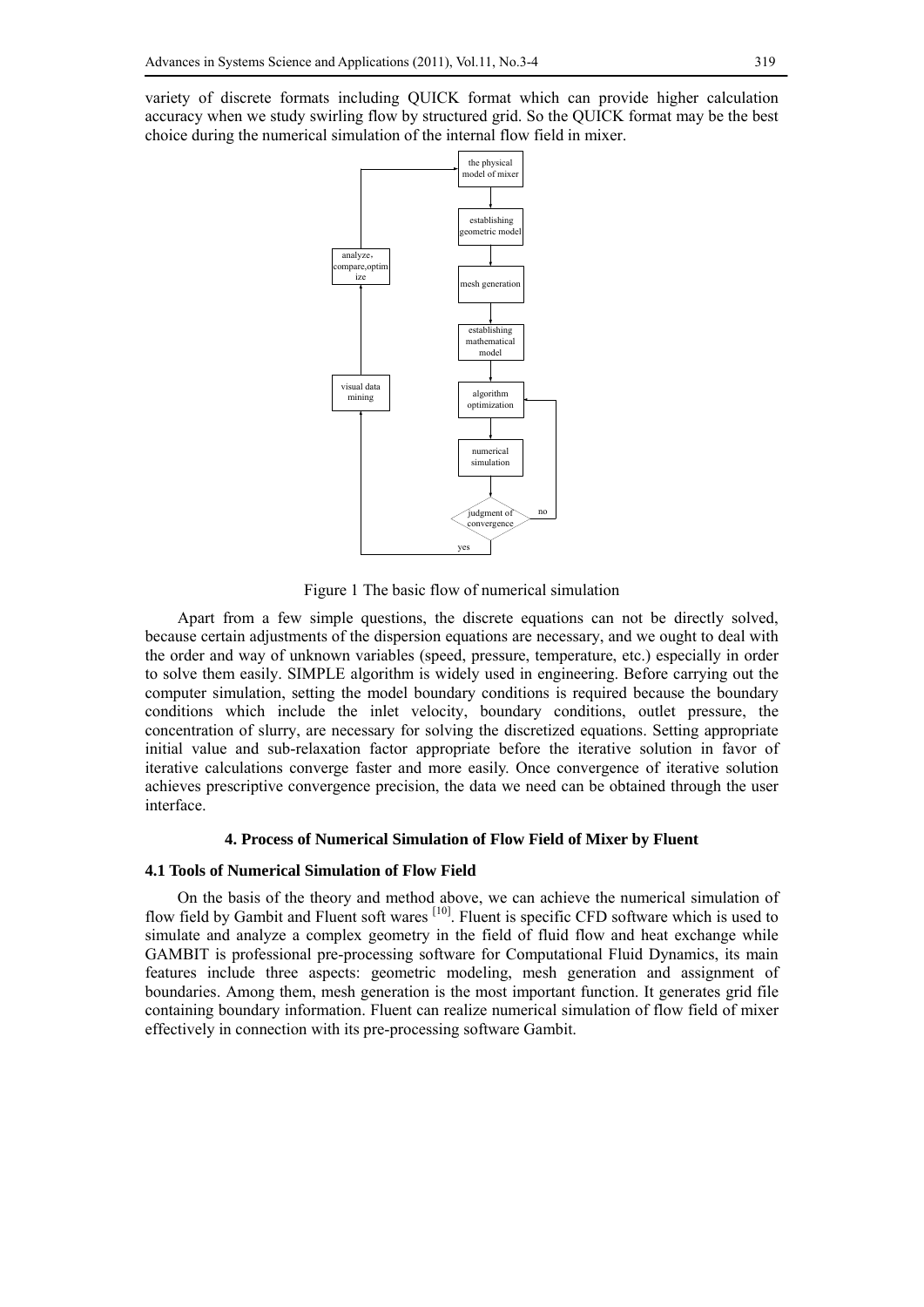#### **4.2 The Establishment of Geometric Model**

Mesh generation is the necessary condition to establish discrete control equations, because the quality of the mesh has a direct impact on the accuracy of simulation results. Through analyzing the physical model of mixer, this paper used Gambit to establish the mesh model on the basis of geometric model of mixer, as shown in Figure 2.



Figure 2 The mesh model of mixer

To reduce quantity of mesh cells and to improve precision and convergence, we used structured mesh in the nozzles. For the internal structure with complex geometric shape, the flow field changes rapidly, it is inconvenient to adopt structured mesh, so a structured-unstructured mixed type mesh was employed in this computation.

# **4.3 Solve the Discrete Mathematical Model**

Mesh model file will be optimized after being imported in FLUENT. We discreted control equations of mesh nodes by numerical discretization of QUICK format in this paper. Numerical algorithm is one of the methods for solving the discrete control equations of grid model, and SIMPLE algorithm is quite applicable.

## **4.4 Preliminary Analysis of Simulation Results**

To a large extent, the effect of mixing depends on the internal structure of flow field, so the existence of turbulence which has complex flow field is an important prerequisite for enhancing the effect of mixing.



Figure 3 Velocity vectors colored by radial velocity (m/s)

After analyzing the velocity vector distribution chart, it can be seen that the mixer produced a strong vortex under the action of the spiral blade combined the nozzles. The radial velocity is